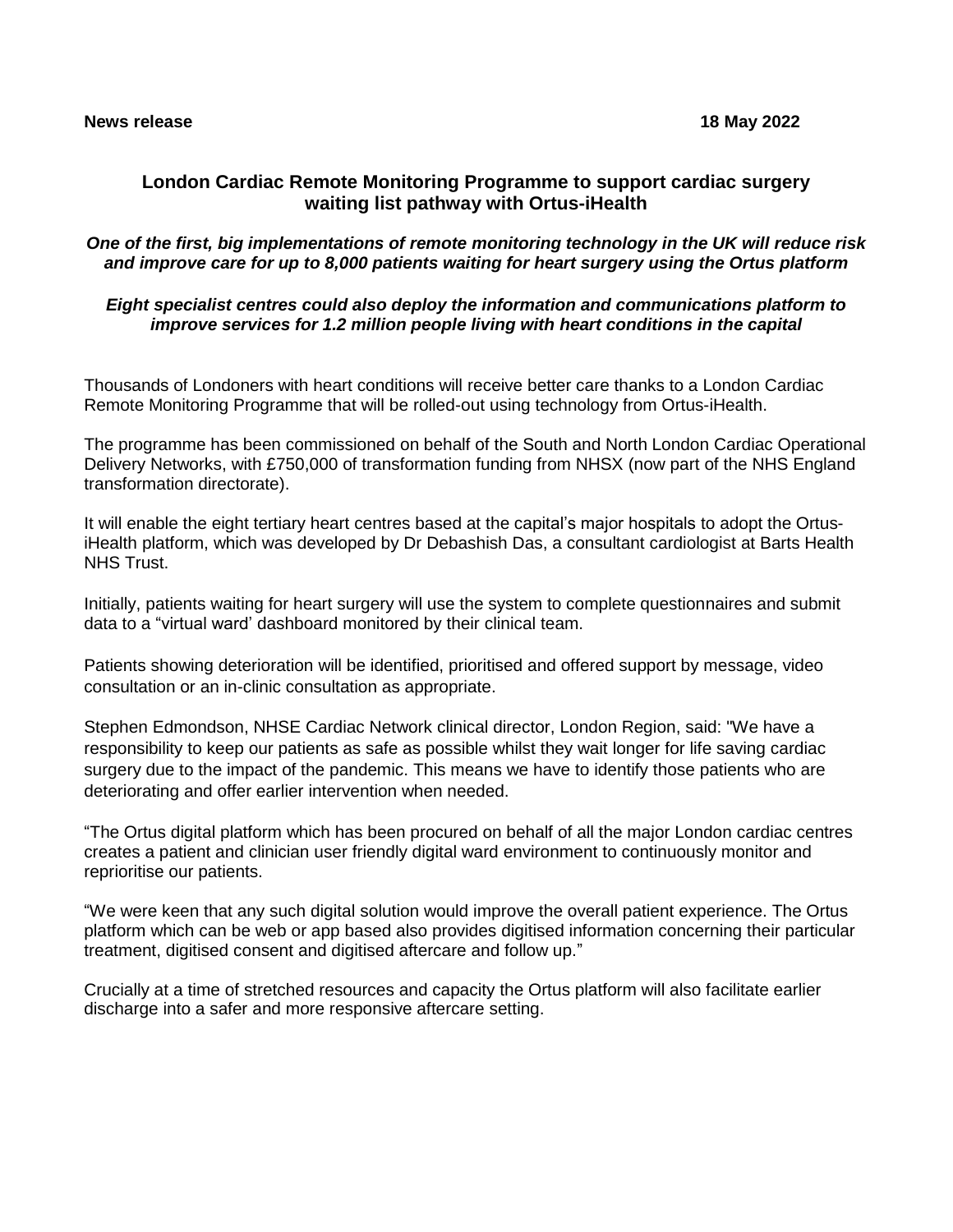London is the first city in the UK to run a remote monitoring programme on this scale. The eight specialist heart centres that will be involved not only treat patients from across the capital, but from referring hospitals from counties around the M25.

The initial focus is on the heart surgery pathway because post-pandemic there are 1,400 patients on the cardiac surgery waiting list, and it is growing by 100 patients a week.

The ODNs that have commissioned the programme want to reduce the risk of these patients becoming sicker or being admitted to hospital in an emergency as much as possible. They also want to make sure that these patients receive an equitable service.

All the hospitals involved in the programme will adopt the same patient pathways, the same state of the art technology, and deliver the same service to patients, wherever they live. Eventually, 8,000 patients could benefit.

Gary McAllister, chief technology officer at OneLondon, a collaboration between London's integrated care systems and London Ambulance Service, said: "Remote monitoring and virtual wards are a fundamental enabler for sustainable and transformed clinical pathways. The procurement of Ortus will deliver a baseline capability for London, providing cardiac and other services with the tools to develop innovative, new ways of working.

"Fundamental to the delivery of transformed cardiac services is the interoperability of Ortus with the London Care Record, extending the reach of cardiac information to all services across the region. Region-wide access to cardiac information will improve the quality, efficiency and safety of care for patients cared for by London trusts."

Ortus-iHealth can also be used to support patients on other cardiac pathways, to give them information about their condition, help them prepare for treatment, and to make sure they spend as little time in hospital as possible.

This means that, once implemented, there will be the opportunity to extend the use of the Ortus platform to support the 1.2 million people in London with heart conditions.

For example, there could be the opportunity to support patients who have been discharged after treatment for a heart attack. These patients need to take increasingly strong doses of medicine to strengthen the heart, in a process known as titration.

Dr Das and his team originally developed Ortus-iHealth because they wanted to make sure the patients treated at Barts Heart Centre were being titrated properly, and responding to ongoing care.

During the Covid-19 pandemic, Ortus-iHealth meant they could also discharge patients 1-2 days after surgery, rather than the usual 3-5 days, to reduce their risk of contracting the disease in hospital.

Experiences like this have triggered interest in the idea of running virtual wards or remote monitoring programmes in the NHS.

But Dr Das stresses that to be safe and effective they must use technology to collect and analyse data and to keep patients in touch with their clinicians.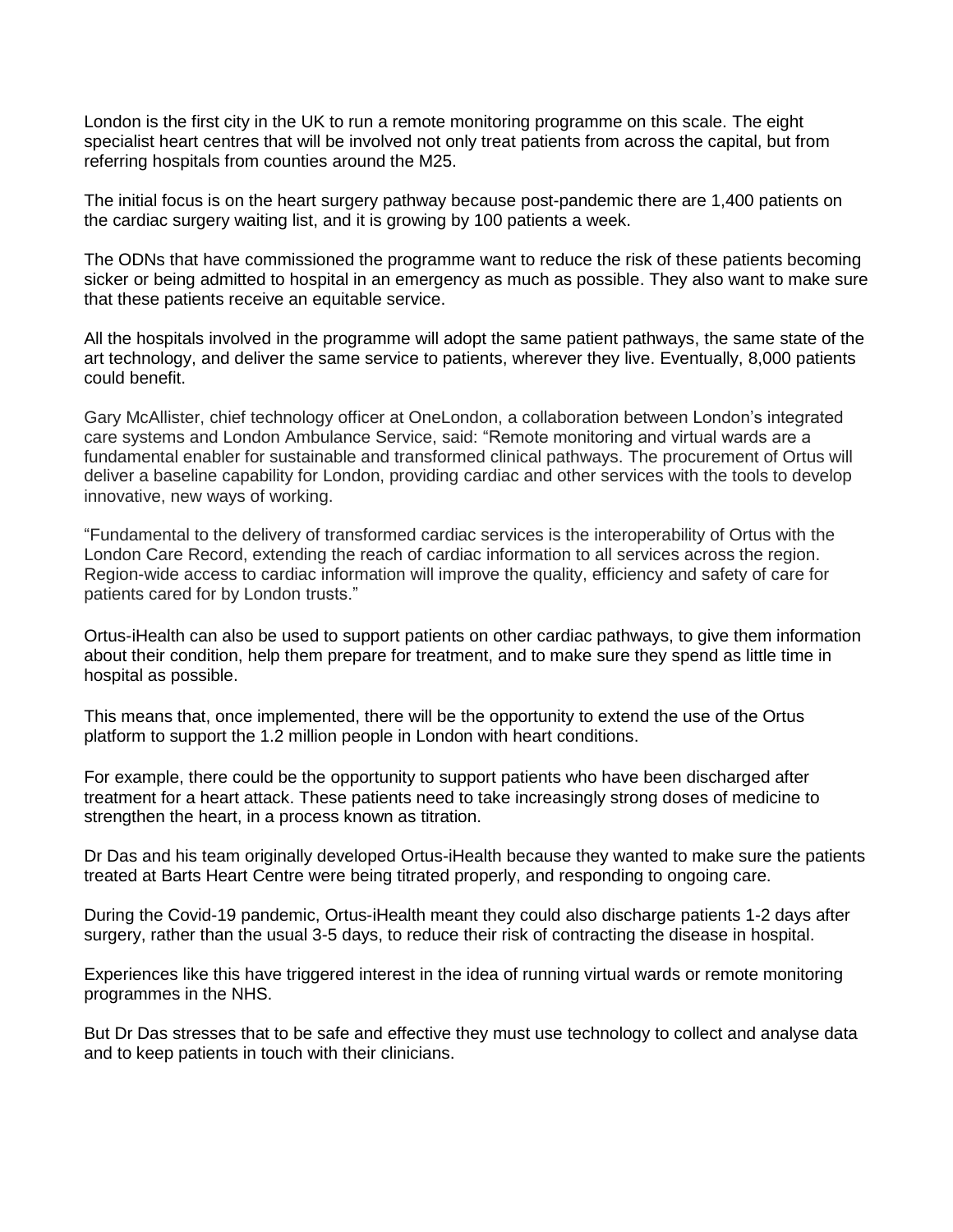"You cannot just send somebody home with a blood pressure monitor," he said. "You need a dashboard to collect and analyse that data, and you need easy communication between the patient and the clinician.

"If I am working at my hospital, I will do a ward round, and look at the observations, and talk to the patient, and make a plan; and if I am working on a virtual ward, I need to be able to do exactly the same things. That's why we built Ortus-iHealth.

"It collects quantitative data, like blood pressure readings and patient-inputted symptoms, and qualitative data, like responses to questionnaires. It displays that data on a dashboard, alongside a communications link to the patient.

"That means I can message you to say: 'I've seen your observations, and they look fine' or: 'I've been alerted to a problem, and this is what we are going to do'.

"What is so exciting about the London Cardiac Remote Monitoring Programme is that it has been developed by experts who have already tried out virtual wards and who understand what is needed to make them work.

"It's the first, real, pan-London remote monitoring programme for any clinical specialty, and we're delighted that our solution has been recognised as the best option to support both clinicians and patients."

#### **Notes for editors:**

Ortus-iHealth has won an open tender for technology to support the London Cardiac Remote Monitoring Programme. The contract is for a year with the option of a two-year extension. Roll-out started on 1 April.

The hospitals that will implement the system are: St Bartholomew's, Guy's and St Thomas', King's College, St George's, Royal Brompton, Harefield, Imperial College and The Royal Free.

These centres support cardiology referrals from five integrated care systems in London and nine ICSs or regions around the capital. The main aim of the project is to reduce the risk of patients on the waiting list and to accelerate the time it takes for them to prepare for and to recover from surgery.

However, the project will also generate data for a formal evaluation of the project, that will be used to shape future scaling and, potentially, the implementation of remote monitoring on a national basis.

#### **About Ortus-iHealth:**

Ortus-iHealth is a digital healthcare company, formed in 2017 by Barts Hospital consultant cardiologist Dr Debashish Das. It provides a digital outpatients solution facilitating the effective delivery of treatments from referral to discharge.

It offers patient and clinician portals that support the scheduling of remote, asynchronous, or local consultations with remote collection of PROMs, symptoms and vitals in advance of consultations and which are reviewable throughout the patient journey. Clinical dashboards and patient journey content are configured for specific condition and pathway needs, enabling consultations and reviews to be determined and prioritised by clinicians based upon clinical need and PIFU requests.